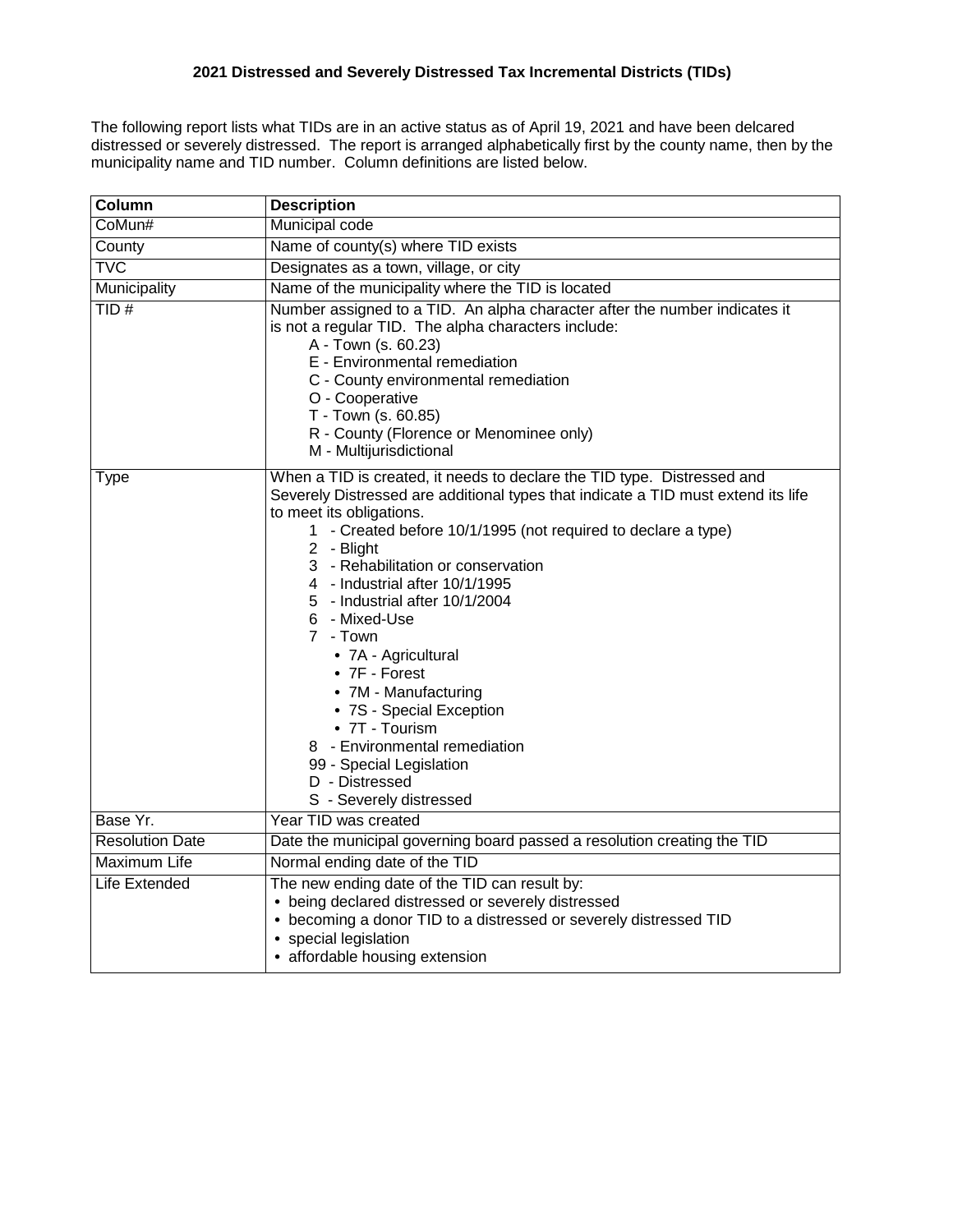## **Distressed and Severely Distressed Tax Incremental Districts** TID106WI DATE: 04/19/2021 **April 2021**

PAGE: 1

| CoMun # County |                   | <b>TVC</b>        | <b>Municipality</b>    | TID# | <b>Type</b> | Base Yr. | <b>Resolution Date</b> | <b>Maximum Life</b> | <b>Life Extended</b> |
|----------------|-------------------|-------------------|------------------------|------|-------------|----------|------------------------|---------------------|----------------------|
| 01291          | <b>ADAMS</b>      | <b>CITY OF</b>    | <b>WISCONSIN DELLS</b> | 003  | 6S          | 2005     | 05/17/2005             | 05/17/2025          | 05/17/2045           |
| 02201          | <b>ASHLAND</b>    | <b>CITY OF</b>    | <b>ASHLAND</b>         | 009  | 6D          | 2006     | 08/08/2006             | 08/08/2026          | 08/08/2036           |
| 03206          | <b>BARRON</b>     | <b>CITY OF</b>    | <b>BARRON</b>          | 003  | 6S          | 2005     | 05/11/2005             | 05/11/2025          | 05/11/2045           |
| 03116          | <b>BARRON</b>     | <b>VILLAGE OF</b> | <b>DALLAS</b>          | 002  | 2D          | 2001     | 06/11/2001             | 06/11/2028          | 06/11/2038           |
| 06251          | <b>BUFFALO</b>    | <b>CITY OF</b>    | <b>MONDOVI</b>         | 002  | 6D          | 2005     | 09/28/2005             | 09/28/2025          | 09/28/2035           |
| 07181          | <b>BURNETT</b>    | <b>VILLAGE OF</b> | <b>SIREN</b>           | 001  | 1D          | 1994     | 09/08/1994             | 09/08/2021          | 09/08/2031           |
| 09206          | <b>CHIPPEWA</b>   | <b>CITY OF</b>    | <b>BLOOMER</b>         | 004  | 6D          | 2005     | 08/10/2005             | 08/10/2025          | 08/10/2035           |
| 09211          | <b>CHIPPEWA</b>   | <b>CITY OF</b>    | CHIPPEWA FALLS         | 005  | 4D          | 1998     | 11/18/1997             | 11/18/2020          | 11/18/2030           |
| 09281          | <b>CHIPPEWA</b>   | <b>CITY OF</b>    | <b>STANLEY</b>         | 003  | 4D          | 2001     | 09/27/2001             | 09/27/2024          | 09/27/2034           |
| 10261          | <b>CLARK</b>      | <b>CITY OF</b>    | <b>NEILLSVILLE</b>     | 002  | 4D          | 1999     | 08/30/1999             | 08/30/2022          | 08/30/2032           |
| 10265          | <b>CLARK</b>      | <b>CITY OF</b>    | <b>OWEN</b>            | 003  | 3D          | 1996     | 09/24/1996             | 09/24/2023          | 09/27/2033           |
| 10265          | <b>CLARK</b>      | <b>CITY OF</b>    | <b>OWEN</b>            | 004  | 4D          | 2004     | 09/28/2004             | 09/28/2027          | 09/28/2037           |
| 11177          | <b>COLUMBIA</b>   | <b>VILLAGE OF</b> | <b>RIO</b>             | 001  | 1D          | 1988     | 09/20/1988             | 09/20/2015          | 09/20/2025           |
| 11291          | <b>COLUMBIA</b>   | <b>CITY OF</b>    | <b>WISCONSIN DELLS</b> | 003  | 6S          | 2005     | 05/17/2005             | 05/17/2025          | 05/17/2045           |
| 14146          | <b>DODGE</b>      | <b>VILLAGE OF</b> | <b>LOMIRA</b>          | 004  | 5D          | 2006     | 12/07/2005             | 12/07/2025          | 12/07/2035           |
| 15281          | <b>DOOR</b>       | <b>CITY OF</b>    | <b>STURGEON BAY</b>    | 002  | 1D          | 1994     | 09/06/1994             | 09/06/2021          | 09/06/2031           |
| 16281          | <b>DOUGLAS</b>    | <b>CITY OF</b>    | <b>SUPERIOR</b>        | 011  | 6D          | 2008     | 05/06/2008             | 05/06/2028          | 05/06/2038           |
| 17251          | <b>DUNN</b>       | <b>CITY OF</b>    | <b>MENOMONIE</b>       | 013  | 4D          | 2004     | 12/10/2003             | 12/10/2026          | 12/10/2036           |
| 20126          | FOND DU LAC       | <b>VILLAGE OF</b> | <b>FAIRWATER</b>       | 001  | 4D          | 1997     | 04/08/1997             | 04/08/2020          | 04/08/2030           |
| 22246          | <b>GRANT</b>      | <b>CITY OF</b>    | <b>LANCASTER</b>       | 003  | 6D          | 2006     | 02/20/2006             | 02/20/2026          | 02/20/2036           |
| 24231          | <b>GREEN LAKE</b> | <b>CITY OF</b>    | <b>GREEN LAKE</b>      | 003  | 6D          | 2005     | 09/12/2005             | 09/12/2025          | 09/12/2035           |
| 24271          | <b>GREEN LAKE</b> | <b>CITY OF</b>    | <b>PRINCETON</b>       | 002  | 4D          | 2001     | 09/25/2001             | 09/25/2024          | 09/25/2034           |
| 28226          | <b>JEFFERSON</b>  | <b>CITY OF</b>    | <b>FORT ATKINSON</b>   | 006  | 4D          | 2000     | 01/18/2000             | 01/18/2023          | 01/18/2033           |
| 28141          | <b>JEFFERSON</b>  | <b>VILLAGE OF</b> | <b>JOHNSON CREEK</b>   | 003  | 1D          | 1995     | 09/25/1995             | 09/25/2022          | 09/25/2032           |
| 28291          | <b>JEFFERSON</b>  | <b>CITY OF</b>    | <b>WATERTOWN</b>       | 004  | 5D          | 2005     | 08/16/2005             | 08/16/2025          | 08/16/2035           |
| 28292          | <b>JEFFERSON</b>  | <b>CITY OF</b>    | <b>WHITEWATER</b>      | 004  | 1D          | 1990     | 10/10/1990             | 10/10/2017          | 03/16/2022           |
| 29221          | <b>JUNEAU</b>     | <b>CITY OF</b>    | <b>ELROY</b>           | 003  | 2D          | 1999     | 09/14/1999             | 09/14/2026          | 09/14/2036           |
| 29161          | <b>JUNEAU</b>     | <b>VILLAGE OF</b> | <b>NECEDAH</b>         | 002  | 1S          | 1995     | 08/31/1995             | 08/31/2022          | 08/31/2035           |
| 29261          | <b>JUNEAU</b>     | <b>CITY OF</b>    | <b>NEW LISBON</b>      | 009  | 1D          | 1991     | 07/02/1991             | 07/02/2018          | 07/02/2028           |
| 29261          | <b>JUNEAU</b>     | <b>CITY OF</b>    | <b>NEW LISBON</b>      | 010  | 1D          | 1991     | 07/02/1991             | 07/02/2018          | 07/02/2028           |
| 31201          | <b>KEWAUNEE</b>   | <b>CITY OF</b>    | <b>ALGOMA</b>          | 001  | 6D          | 2005     | 03/07/2005             | 03/07/2025          | 03/07/2035           |
| 33281          | <b>LAFAYETTE</b>  | <b>CITY OF</b>    | <b>SHULLSBURG</b>      | 003  | 2D          | 1997     | 05/06/1997             | 05/06/2024          | 05/06/2034           |
| 34201          | LANGLADE          | <b>CITY OF</b>    | <b>ANTIGO</b>          | 003  | 4S          | 1999     | 09/22/1999             | 09/22/2022          | 09/22/2039           |
| 35286          | <b>LINCOLN</b>    | <b>CITY OF</b>    | <b>TOMAHAWK</b>        | 002  | 4S          | 1997     | 06/17/1997             | 06/17/2020          | 06/17/2037           |
| 37102          | <b>MARATHON</b>   | <b>VILLAGE OF</b> | <b>ATHENS</b>          | 001  | 1D          | 1995     | 09/25/1995             | 09/25/2022          | 09/25/2032           |
| 37121          | <b>MARATHON</b>   | <b>VILLAGE OF</b> | <b>EDGAR</b>           | 003  | 6D          | 2005     | 10/11/2004             | 10/11/2024          | 10/11/2034           |
| 37145          | <b>MARATHON</b>   | <b>VILLAGE OF</b> | <b>KRONENWETTER</b>    | 001  | <b>5S</b>   | 2005     | 11/03/2004             | 11/03/2024          | 11/03/2044           |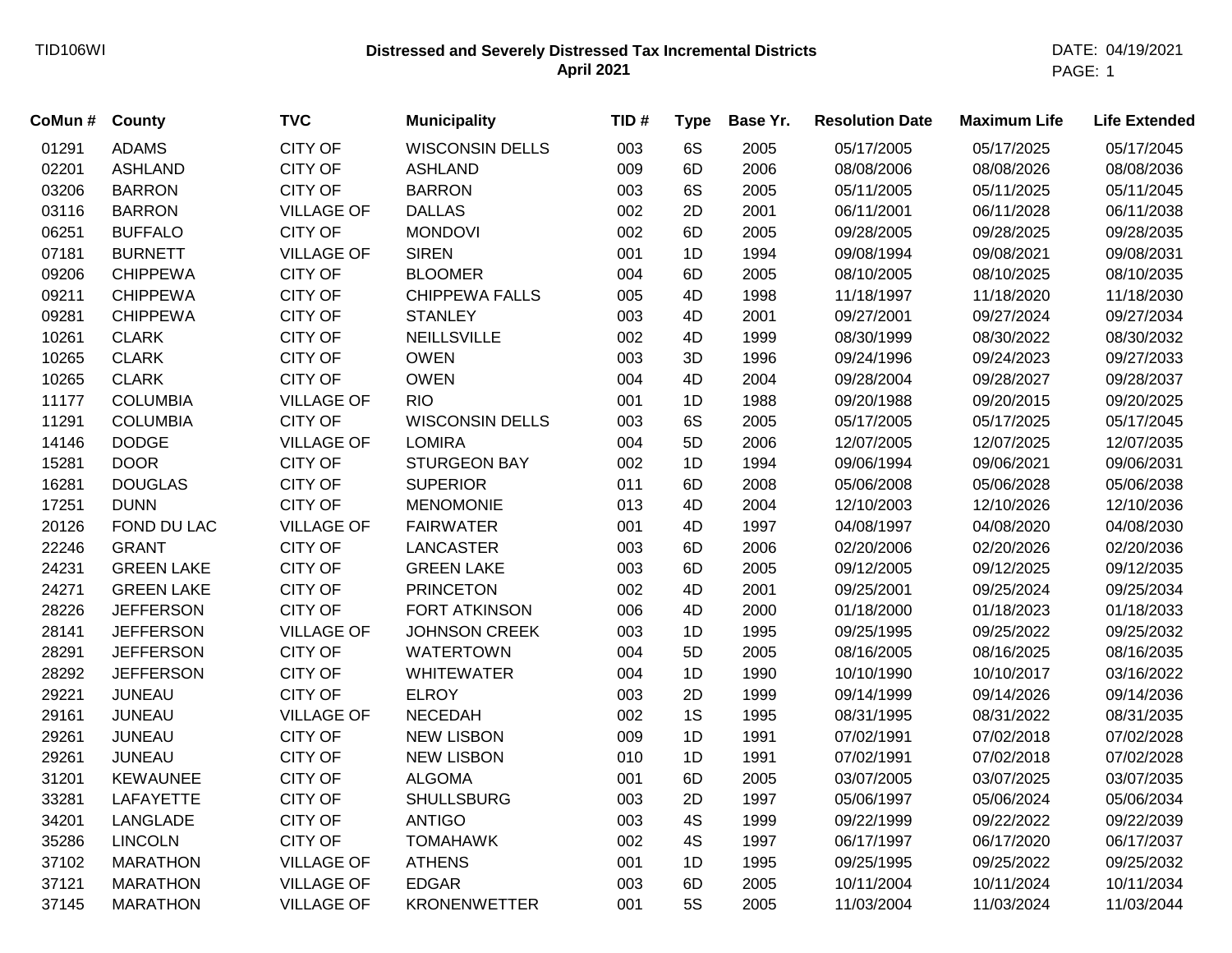## **Distressed and Severely Distressed Tax Incremental Districts** TID106WI DATE: 04/19/2021 **April 2021**

PAGE: 2

| CoMun# | County           | <b>TVC</b>        | <b>Municipality</b>    | TID# | <b>Type</b> | Base Yr. | <b>Resolution Date</b> | <b>Maximum Life</b> | <b>Life Extended</b> |
|--------|------------------|-------------------|------------------------|------|-------------|----------|------------------------|---------------------|----------------------|
| 37145  | <b>MARATHON</b>  | <b>VILLAGE OF</b> | <b>KRONENWETTER</b>    | 004  | 5D          | 2005     | 11/03/2004             | 11/03/2024          | 11/03/2034           |
| 37146  | <b>MARATHON</b>  | <b>VILLAGE OF</b> | <b>MAINE</b>           | 001  | 4D          | 1997     | 09/29/1997             | 09/29/2020          | 09/29/2030           |
| 37281  | <b>MARATHON</b>  | <b>CITY OF</b>    | <b>SCHOFIELD</b>       | 003  | 3D          | 1997     | 09/22/1997             | 09/22/2024          | 09/22/2034           |
| 38261  | <b>MARINETTE</b> | <b>CITY OF</b>    | <b>NIAGARA</b>         | 002  | 4D          | 1998     | 03/05/1998             | 03/05/2021          | 03/05/2031           |
| 39121  | <b>MARQUETTE</b> | <b>VILLAGE OF</b> | <b>ENDEAVOR</b>        | 001  | 1D          | 1993     | 07/06/1993             | 07/06/2020          | 07/06/2030           |
| 41185  | <b>MONROE</b>    | <b>VILLAGE OF</b> | <b>WARRENS</b>         | 001  | 2S          | 1998     | 05/21/1998             | 05/21/2025          | 05/21/2038           |
| 44201  | <b>OUTAGAMIE</b> | <b>CITY OF</b>    | <b>APPLETON</b>        | 003  | 1D          | 1993     | 11/04/1992             | 11/04/2019          | 11/04/2029           |
| 47121  | <b>PIERCE</b>    | <b>VILLAGE OF</b> | <b>ELLSWORTH</b>       | 007  | 6D          | 2006     | 03/06/2006             | 03/06/2026          | 03/06/2036           |
| 48106  | <b>POLK</b>      | <b>VILLAGE OF</b> | <b>BALSAM LAKE</b>     | 003  | 4D          | 2004     | 08/02/2004             | 08/02/2027          | 08/02/2037           |
| 48106  | <b>POLK</b>      | <b>VILLAGE OF</b> | <b>BALSAM LAKE</b>     | 005  | 3S          | 2006     | 03/06/2006             | 03/06/2033          | 03/06/2046           |
| 48111  | <b>POLK</b>      | <b>VILLAGE OF</b> | <b>CENTURIA</b>        | 001  | 3S          | 1999     | 09/07/1999             | 09/07/2026          | 09/07/2039           |
| 48112  | <b>POLK</b>      | <b>VILLAGE OF</b> | <b>CLAYTON</b>         | 002  | 4D          | 1999     | 08/24/1999             | 08/24/2022          | 08/24/2032           |
| 48165  | <b>POLK</b>      | <b>VILLAGE OF</b> | <b>OSCEOLA</b>         | 002  | 1D          | 1992     | 08/06/1992             | 08/06/2019          | 08/06/2029           |
| 49173  | <b>PORTAGE</b>   | <b>VILLAGE OF</b> | <b>PLOVER</b>          | 005  | 6S          | 2005     | 09/21/2005             | 09/21/2025          | 09/21/2045           |
| 49191  | <b>PORTAGE</b>   | <b>VILLAGE OF</b> | <b>WHITING</b>         | 001  | 1D          | 1994     | 09/30/1994             | 09/30/2021          | 09/30/2031           |
| 51276  | <b>RACINE</b>    | <b>CITY OF</b>    | <b>RACINE</b>          | 010  | 4D          | 2003     | 04/14/2003             | 04/14/2026          | 04/14/2036           |
| 53221  | <b>ROCK</b>      | <b>CITY OF</b>    | <b>EDGERTON</b>        | 007  | 4D          | 2000     | 09/29/2000             | 09/29/2023          | 09/29/2033           |
| 53126  | <b>ROCK</b>      | <b>VILLAGE OF</b> | <b>FOOTVILLE</b>       | 001  | 4D          | 2000     | 09/28/2000             | 09/28/2023          | 09/28/2033           |
| 56171  | <b>SAUK</b>      | <b>VILLAGE OF</b> | <b>PLAIN</b>           | 002  | 6D          | 2006     | 07/12/2006             | 07/12/2026          | 07/12/2039           |
| 56276  | <b>SAUK</b>      | <b>CITY OF</b>    | <b>REEDSBURG</b>       | 006  | 2D          | 2000     | 07/10/2000             | 07/10/2027          | 07/10/2037           |
| 56181  | <b>SAUK</b>      | <b>VILLAGE OF</b> | <b>SAUK CITY</b>       | 007  | 4D          | 2005     | 03/29/2005             | 03/29/2025          | 03/29/2035           |
| 56291  | <b>SAUK</b>      | <b>CITY OF</b>    | <b>WISCONSIN DELLS</b> | 003  | 6S          | 2005     | 05/17/2005             | 05/17/2025          | 05/17/2045           |
| 58186  | <b>SHAWANO</b>   | <b>VILLAGE OF</b> | <b>TIGERTON</b>        | 001  | 4D          | 1996     | 09/16/1996             | 09/16/2019          | 09/16/2029           |
| 58191  | <b>SHAWANO</b>   | <b>VILLAGE OF</b> | <b>WITTENBERG</b>      | 001  | 4D          | 2000     | 09/25/2000             | 09/25/2023          | 09/25/2033           |
| 59165  | <b>SHEBOYGAN</b> | <b>VILLAGE OF</b> | <b>OOSTBURG</b>        | 002  | 2D          | 2001     | 08/13/2001             | 08/13/2028          | 08/13/2038           |
| 55106  | <b>ST CROIX</b>  | <b>VILLAGE OF</b> | <b>BALDWIN</b>         | 007  | 6S          | 2007     | 09/12/2007             | 09/12/2027          | 09/12/2047           |
| 55261  | <b>ST CROIX</b>  | <b>CITY OF</b>    | <b>NEW RICHMOND</b>    | 008  | 6S          | 2005     | 06/13/2005             | 06/13/2025          | 06/13/2045           |
| 55181  | <b>ST CROIX</b>  | <b>VILLAGE OF</b> | <b>SOMERSET</b>        | 004  | 6D          | 2008     | 11/27/2007             | 11/27/2027          | 11/27/2037           |
| 60251  | <b>TAYLOR</b>    | <b>CITY OF</b>    | <b>MEDFORD</b>         | 006  | 4D          | 1996     | 09/17/1996             | 09/17/2019          | 09/17/2029           |
| 60251  | <b>TAYLOR</b>    | <b>CITY OF</b>    | <b>MEDFORD</b>         | 008  | 4D          | 1997     | 09/16/1997             | 09/16/2020          | 09/16/2030           |
| 61201  | TREMPEALEAU      | <b>CITY OF</b>    | <b>ARCADIA</b>         | 003  | 1D          | 1994     | 07/28/1994             | 07/28/2021          | 07/28/2031           |
| 61201  | TREMPEALEAU      | <b>CITY OF</b>    | <b>ARCADIA</b>         | 004  | 1D          | 1994     | 07/14/1994             | 07/14/2021          | 07/14/2031           |
| 63221  | <b>VILAS</b>     | <b>CITY OF</b>    | <b>EAGLE RIVER</b>     | 002  | 6S          | 2007     | 09/11/2007             | 09/11/2027          | 09/11/2047           |
| 63221  | <b>VILAS</b>     | <b>CITY OF</b>    | <b>EAGLE RIVER</b>     | 003  | 6S          | 2007     | 09/11/2007             | 09/11/2027          | 09/11/2047           |
| 64121  | WALWORTH         | <b>VILLAGE OF</b> | <b>EAST TROY</b>       | 003  | 4D          | 1999     | 12/21/1998             | 12/21/2021          | 12/21/2031           |
| 64126  | WALWORTH         | <b>VILLAGE OF</b> | <b>FONTANA</b>         | 001  | 2D          | 2001     | 09/26/2001             | 09/26/2028          | 09/26/2038           |
| 64291  | <b>WALWORTH</b>  | <b>CITY OF</b>    | <b>WHITEWATER</b>      | 004  | 1D          | 1990     | 10/10/1990             | 10/10/2017          | 03/16/2022           |